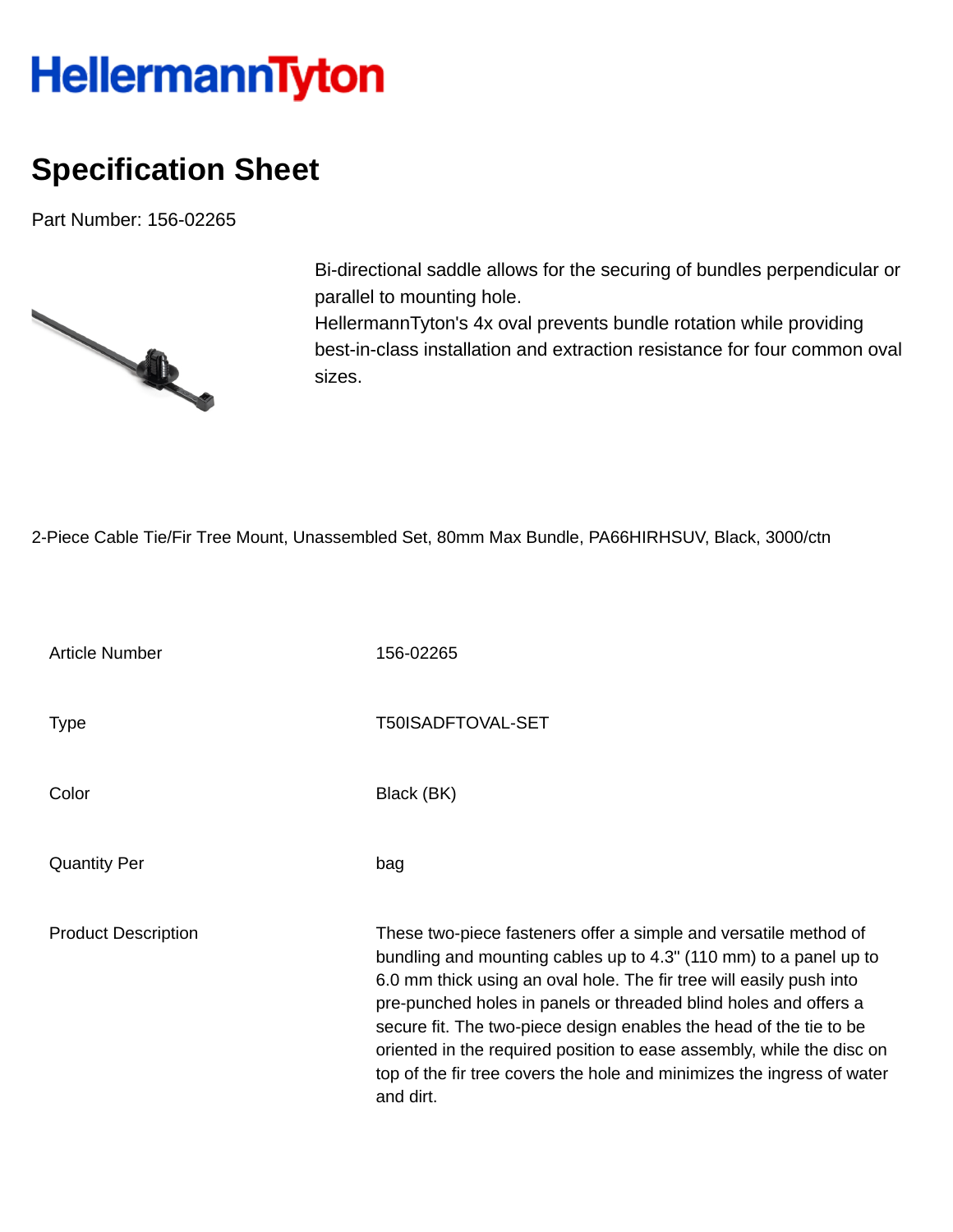| <b>Short Description</b>              | 2-Piece Cable Tie/Fir Tree Mount, Unassembled Set, 80mm Max<br>Bundle, PA66HIRHSUV, Black, 3000/ctn |
|---------------------------------------|-----------------------------------------------------------------------------------------------------|
| <b>Global Part Name</b>               | T50ISADFTOVAL-SET-PA66HIRHSUV-BK                                                                    |
|                                       |                                                                                                     |
| Minimum Tensile Strength (Imperial)   | 50.0                                                                                                |
| Minimum Tensile Strength (Metric)     | 225.0                                                                                               |
| Length L (Imperial)                   | 7.95                                                                                                |
| Length L (Metric)                     | 202.0                                                                                               |
| <b>Fixation Method</b>                | Fir Tree for oval holes                                                                             |
| <b>Identification Plate Position</b>  | none                                                                                                |
| <b>Tie Closure</b>                    | plastic pawl                                                                                        |
| Width W (Imperial)                    | 0.694                                                                                               |
| Width W (Metric)                      | 17.63                                                                                               |
| <b>Bundle Diameter Min (Imperial)</b> | 0.20                                                                                                |
| <b>Bundle Diameter Min (Metric)</b>   | 5.0                                                                                                 |
| <b>Bundle Diameter Max (Imperial)</b> | 3.15                                                                                                |
| <b>Bundle Diameter Max (Metric)</b>   | 80.0                                                                                                |